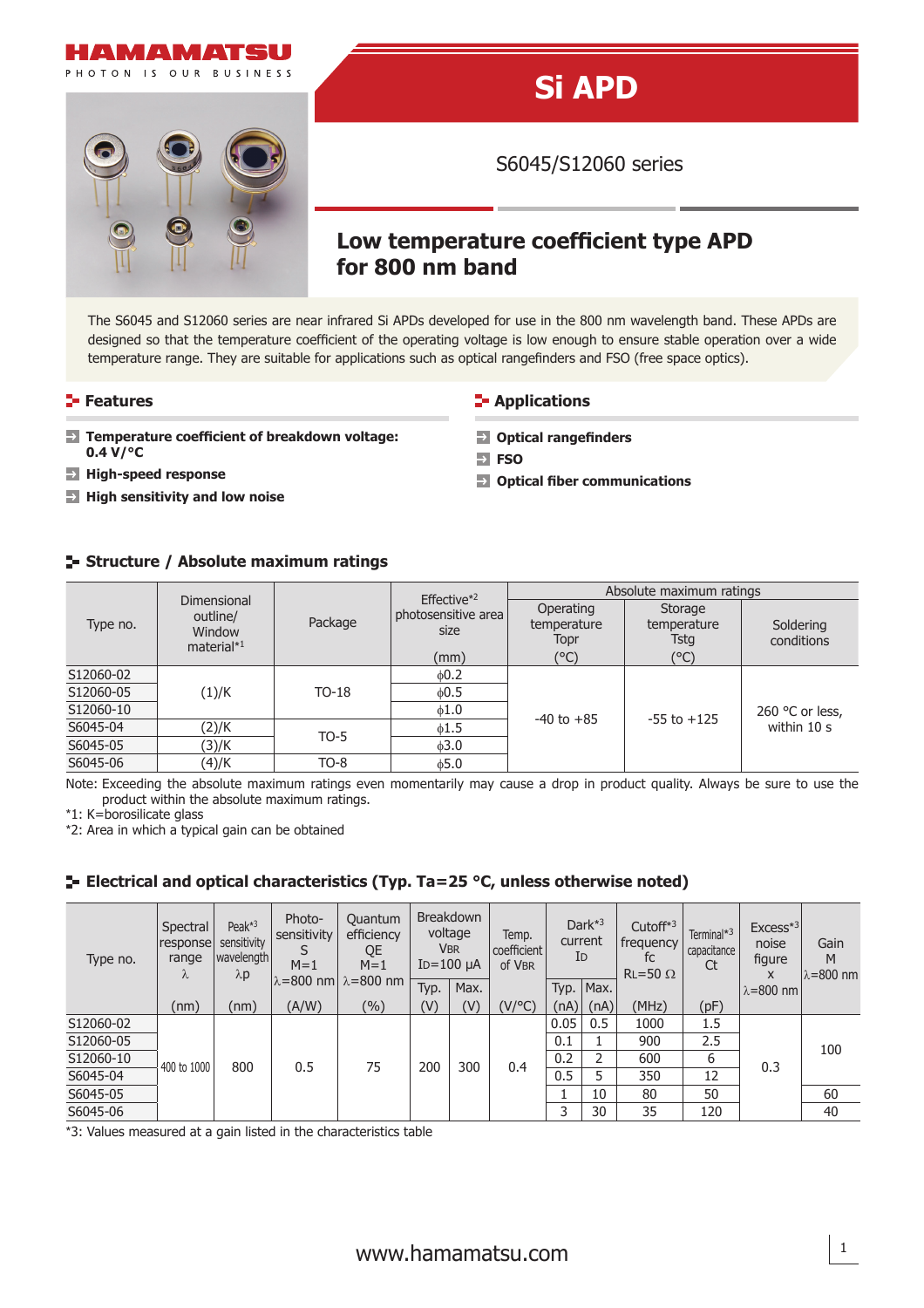### **Spectral response**

10 nA





#### **<sup>1</sup>- Quantum efficiency vs. wavelength**

#### **F** Gain vs. reverse voltage



## Reverse voltage (V) Dark current 0 50 100 150 200 Dark Current<br>Dark<br>Dan pa 1 pA 1 nA 10 pA S6045-05 250 S6045-04 S6045-06 S12060-10  $S12060-05$  S12060-02 KAPDB0028EB

**P** Dark current vs. reverse voltage

(Typ. Ta=25 °C)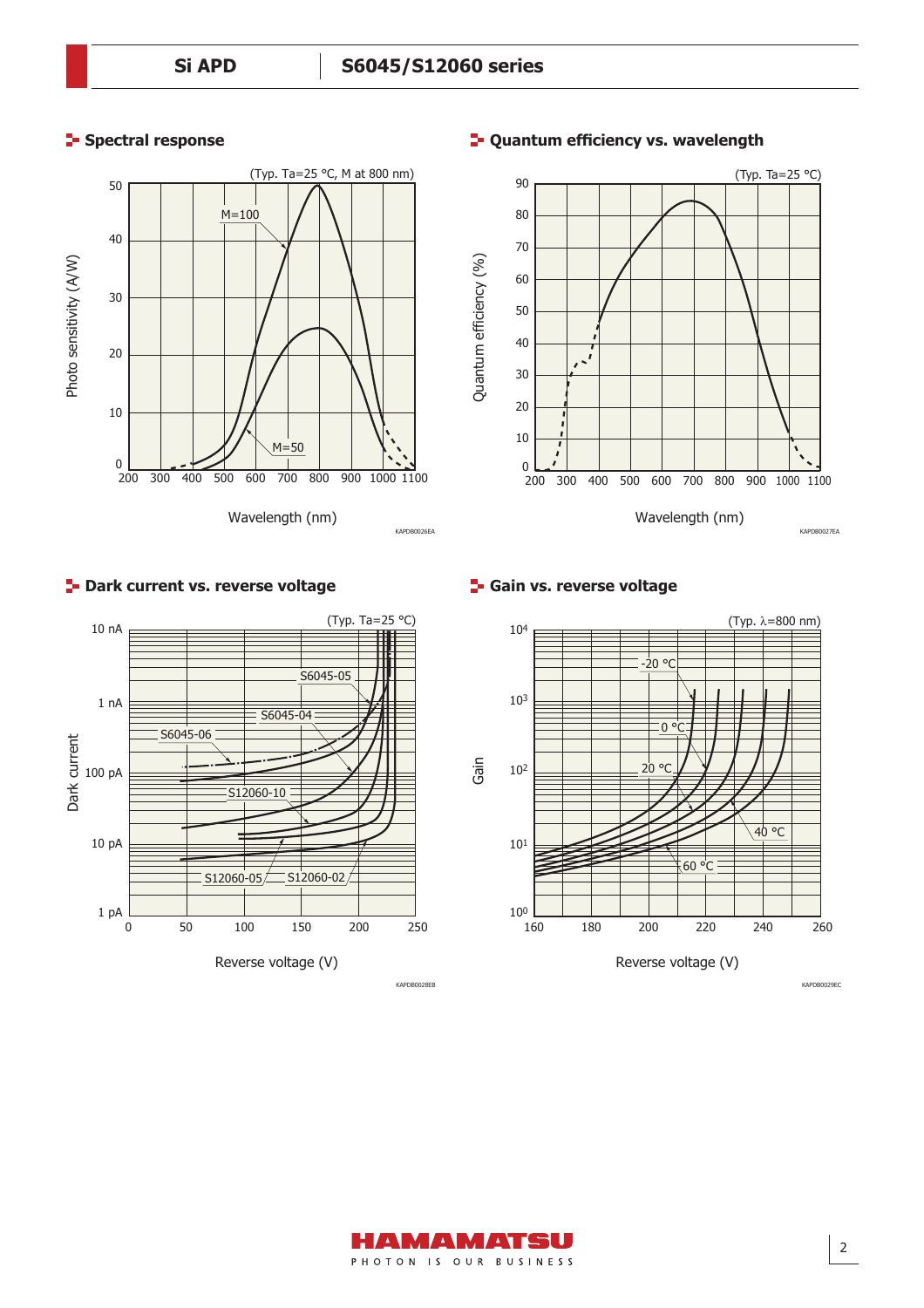

#### **Terminal capacitance vs. reverse voltage**





HAMAMATSU PHOTON IS OUR BUSINESS

3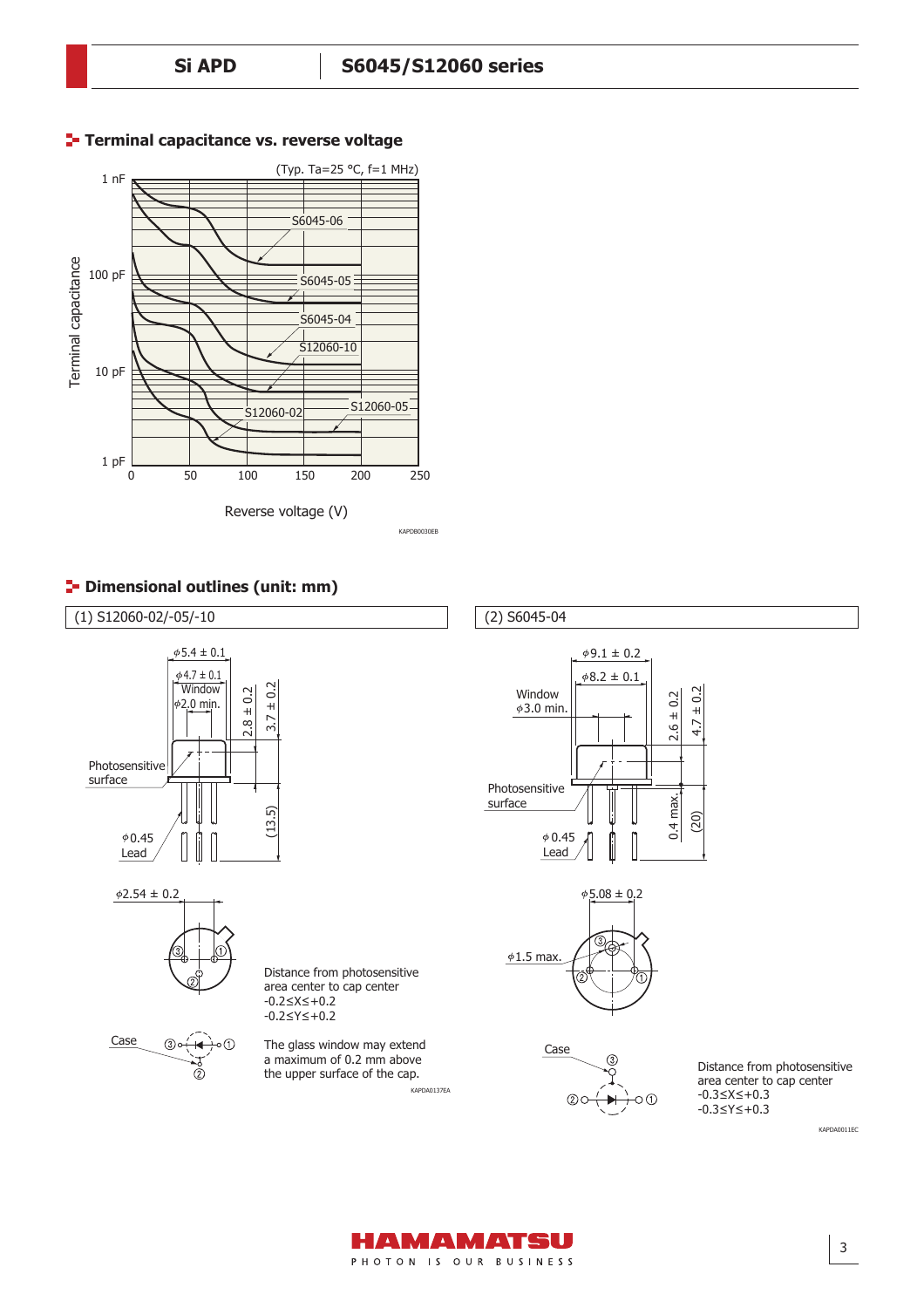

#### **Replacements for previous products**

| Previous product (listed on the previous datasheet) | Replacement (listed on this datasheet) |
|-----------------------------------------------------|----------------------------------------|
| S6045-01                                            | S12060-02                              |
| S6045-02                                            | S12060-05                              |
| S6045-03                                            | S12060-10                              |

\* Products that have been removed from this datasheet